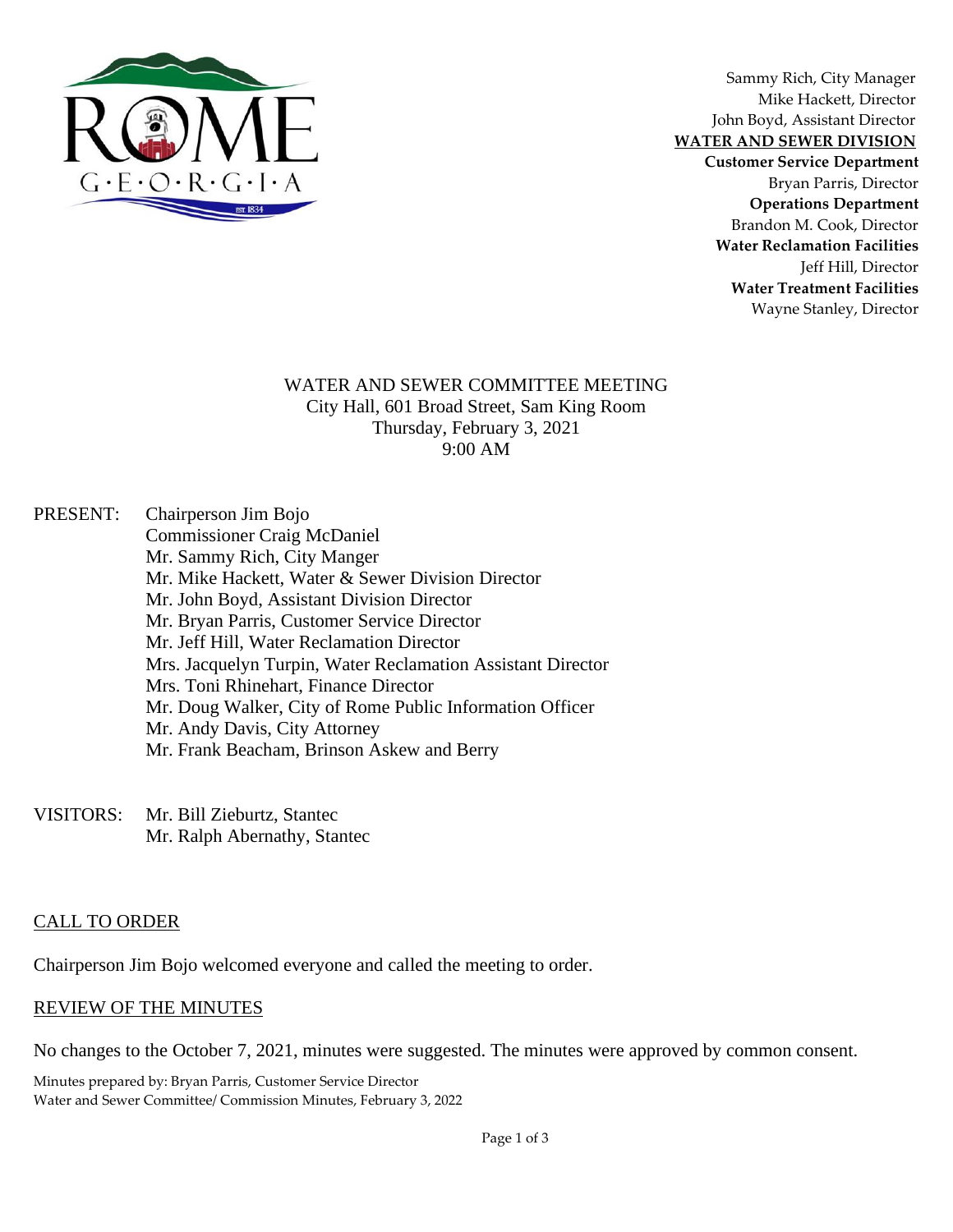## FINANCIAL REPORT

Mrs. Rhinehart reported there were no financial reports ready at this time.

### Announcements

Mr. Hackett announced that Mr. Jeff Hill, former Assistant Director of Water Reclamation, has been promoted to Director. Mr. Hill introduced Mrs. Jacquelyn Turpin to the committee as the newly promoted Assistant Director of Water Reclamation.

## OLD BUSINESS

Chairperson Bojo asked for an update on the West Third project. Mr. Hackett stated our most experienced crew was working on the project and everything was going well so far and anticipates that the project will be completed as planned in about eight months. Chairperson Bojo asked if he could get a ballpark price of the project. Mr. Hackett replied around 1.2 million.

## New Business

Mr. Hackett introduced Bill Zieburtz with Stantec to the committee. He explained that Mr. Zieburtz has worked with the city for years with our rated studies and was here today to discuss current findings. Mr. Zieburtz explained water and sewer utilities, especially in overhead cost. He went on to show how our past practices of multiyear rate plans of 2.5% with an occasional skip had worked well in the past. However, this plan would no longer meet the city's financial need due to the major cost of infrastructure, upgrades and increased operating costs associated with those upgrades.

Mr. Zieburtz stated that the model to be presented provides for long term financial performance targets. The model showed the change in capital infrastructure needs for the Reverse Osmosis Project at Water Treatment along with a 3% escalation applied to annual operating cost, Etowah Intake and Transmission Main Project, and a summary of other notable capital projects.

In conclusion, the model showed to meet the Division's Financial needs in coming years would require a 2.5% increase in years 2022 and 2023, a 15% increase in 2024, a 19% increase in 2025 and a 3% increase each year after for the next 6 years.

Commissioner McDaniel asked if once the Etowah Intake was upgraded, is there an assumption we will move more to the Etowah rather than the Oostanaula. Mr. Hackett replied no, once Reverse Osmosis was in operation, it would not matter which source was used. He stated that we need to continue with the Etowah upgrade and will likely stay on the Etowah as long as the demand can be met and that we will always need the Oostanaula to ensure the division can meet any demand needed in the future.

Both Chairperson Bojo and Commissioner McDaniel expressed extreme concern with such a high-rate increase in years 2024 and 2025 and asked if the model could be ran again spreading those increases out.

Minutes prepared by: Bryan Parris, Customer Service Director Water and Sewer Committee/ Commission Minutes, February 3, 2022